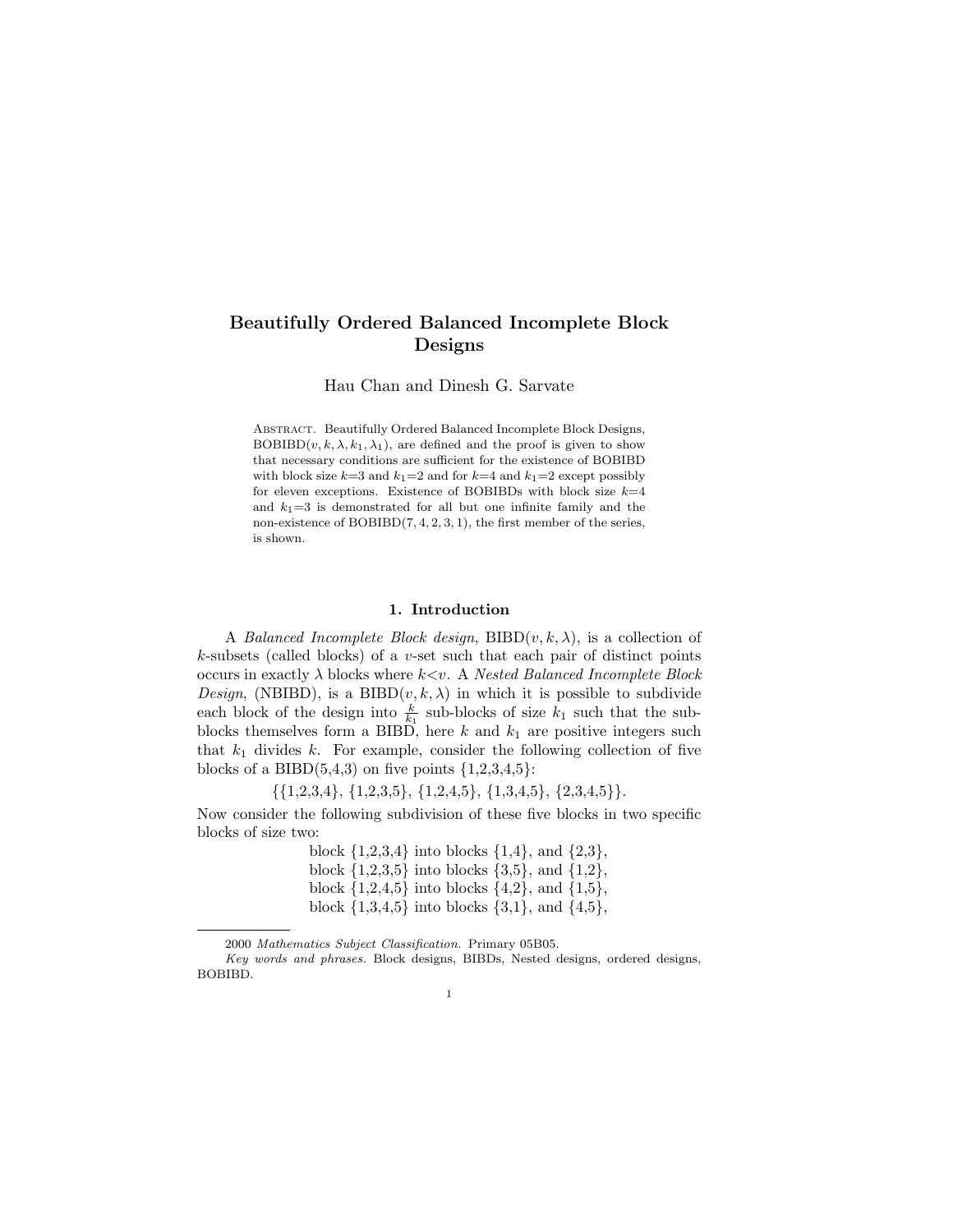block  $\{2,3,4,5\}$  into blocks  $\{2,5\}$ , and  $\{3,4\}$ .

Notice that these ten subsets of size two form a  $BIBD(5,2,1)$  and hence above  $BIBD(5,4,3)$  is an NBIBD.

In the above example one can not arbitrarily partition each block of the original design into two blocks to get a BIBD, of course for an NBIBD this condition is not even required. Nested designs have been studied extensively [8]. The BIBDs with ordered blocks are also studied extensively in different context, for example see [7] and [2].

We are proposing to order the elements of the blocks of a BIBD in such a way that for any fixed set of  $k_1$  locations, the collection of subblocks with entries from the fixed set of locations from all blocks gives a BIBD. An example will make this idea clearer: let us takes two copies of  $BIBD(5, 4, 3)$  to get a  $BIBD(5, 4, 6)$  and order the elements of the blocks as follows:

> $\{\{1,2,3,4\},\{2,3,4,5\},\{3,4,5,1\},\{4,5,1,2\},\{5,1,2,3\},\$  ${1,3,5,2}, {3,5,2,4}, {5,2,4,1}, {2,4,1,3}, {4,1,3,5}.$

As the block size is four, each block has four locations, first, second, third and fourth. Choose ANY two locations, say first and fourth, and construct blocks from the entries at these locations of each block:

 $\{\{1, 4\}, \{2, 5\}, \{3, 1\}, \{4, 2\}, \{5, 3\}, \{1, 2\}, \{3, 4\}, \{5, 1\}, \{2, 3\}, \{4, 5\}\}.$ 

As every pair has occurred exactly once in these (unordered) smaller blocks, we get a  $BIBD(5, 2, 1)$ . One can choose any other two distinct locations, viz., first and second, first and third, second and third, second and fourth or third and fourth and construct sub-blocks from the entries at these locations of the ordered blocks and one will get a  $BIBD(5, 2, 1)$ . We call such a BIBD with ordered blocks a Beautifully Ordered Balanced Incomplete Block Design. Formally,

DEFINITION 1. If each of the blocks of a BIBD $(v, k, \lambda)$  is ordered such that for any  $k_1$  indices  $i_1, i_2, \cdots, i_{k_1}$  the sub-blocks  $\{a_{i_1}, a_{i_2}, \cdots, a_{i_{k_1}}\}$  of all ordered blocks  $\{a_1, a_2, \dots, a_k\}$  of the BIBD $(v, k, \lambda)$  form a BIBD $(v, k_1, \lambda_1)$ then we say that the collection of ordered blocks gives a Beautifully Ordered Balanced Incomplete Block Design,  $BOBIBD(v, k, \lambda, k_1, \lambda_1)$  where 2  $\leq k_1 \leq k-1$ .

Clearly when  $k_1$  divides  $k$ , a BOBIBD gives a nested BIBD with (super) block size k and sub-block size  $k_1$  but for a BOBIBD there is no restriction on  $k_1$ , hence BOBIBDs can be constructed even when  $k_1$  is not a factor of k. Examples of BOBIBDs may be given as a  $b \times k$  array where the rows are the ordered blocks.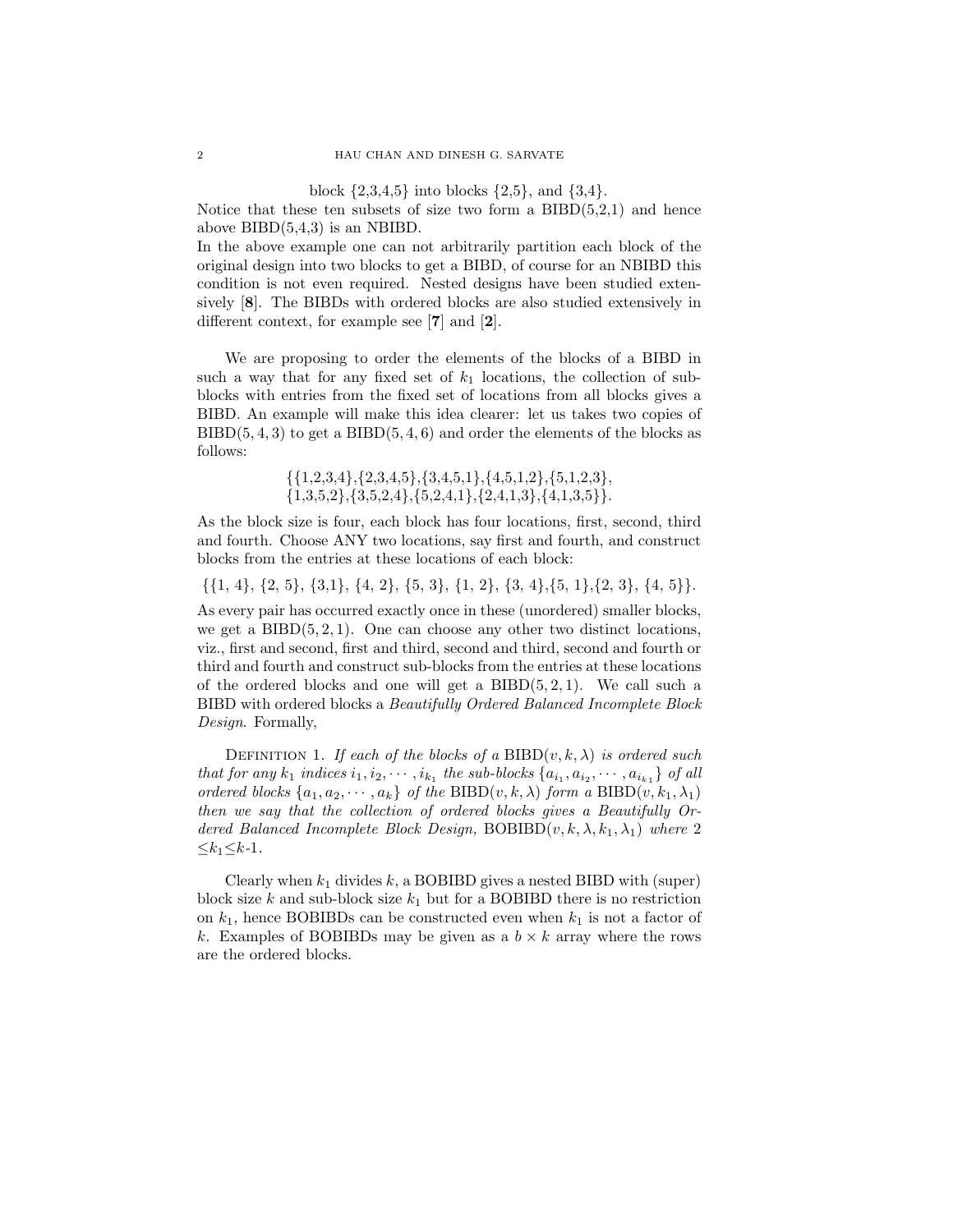The definition a BIBD $(v, k, \lambda)$  requires  $k \lt v$ , but sometimes the notation  $BIBD(v, v, \lambda)$  is used to denote  $\lambda$  copies of the complete block  $\{1, 2, \dots, v\}$ .

EXAMPLE 1. The following is a BOBIBD $(5, 5, 10, 2, 1)$ .

| 1              | 3              | 5              | $\overline{2}$ | 4              |
|----------------|----------------|----------------|----------------|----------------|
| $\overline{3}$ | $\overline{5}$ | $\overline{2}$ | 4              | $\mathbf{1}$   |
| $\overline{5}$ | $\overline{2}$ | 4              | $\mathbf{1}$   | $\overline{3}$ |
| $\overline{2}$ | 4              | 1              | 3              | $\overline{5}$ |
| 4              | 1              | $\overline{3}$ | $\overline{5}$ | $\overline{2}$ |
| $\mathbf 1$    | $\overline{2}$ | $\overline{3}$ | 4              | $\overline{5}$ |
| $\overline{2}$ | $\overline{3}$ | 4              | 5              | $\mathbf{1}$   |
| $\overline{3}$ | $\overline{4}$ | $\overline{5}$ | $\mathbf{1}$   | $\overline{2}$ |
| $\overline{4}$ | $\overline{5}$ | 1              | $\overline{2}$ | $\overline{3}$ |
| $\overline{5}$ |                | $\overline{2}$ | 3              | 4              |

There is another combinatorial object which is quite similar to what we have defined. It is called Perpendicular Array [3]. The formal definition is:

DEFINITION 2. A perpendicular array  $PA_{\lambda} (t, k, v)$  is a  $k \times \lambda \binom{v}{t}$  array with v entries such that

- (1) each column has k distinct entries, and
- (2) each set of t rows contains each set of t distinct entries as a column precisely  $\lambda$  times.

Clearly when  $t=2$ , the perpendicular array gives a BOBIBD with  $k_1=2$ when we consider the columns of the array as the blocks of the BIBD( $v, k, \lambda$ ). Of course, for  $k_1 \geq 3$ , BOBIBD and perpendicular arrays are different combinatorial structures.

There are many existence results on perpendicular arrays as given in [3], for example, using our terminology, it is given in [3] that:

- BOBIBD $(v, 3, 3, 2, 1)$  exists for  $v \ge 3$ , [10]
- BOBIBD $(v, 4, 6, 2, 1)$  exists for odd  $v \ge 5$  [9], [5] and
- BOBIBD $(v, 4, 12, 2, 2)$  exists for  $v \geq 4$  [9]

In fact, the results proven in this paper for  $k_1=2$  can be deduced from these results, though we give straight-forward independent proofs for general  $\lambda$ with usual design theory techniques. The results for  $k_1=3$  may not be obtained from the results in [3]. Given such close relation, one may tempt to rewrite our definition and introduce BOBIBD as an array

DEFINITION 3. A Beautiful Array  $BA(v, k, \lambda, k_1, \lambda_1)$  is a  $b \times k$  array  $(k>$ 2), where  $b = \frac{\lambda v(v-1)}{k(k-1)} = \frac{\lambda_1 v(v-1)}{k_1(k_1-1)}$ , the entries of which are drawn from a set of v symbols and are disposed so that (a) the rows of the array constitute the blocks of a BIBND $(v, k, \lambda)$ , and (b) if we form a  $b \times k_1$  sub-array from any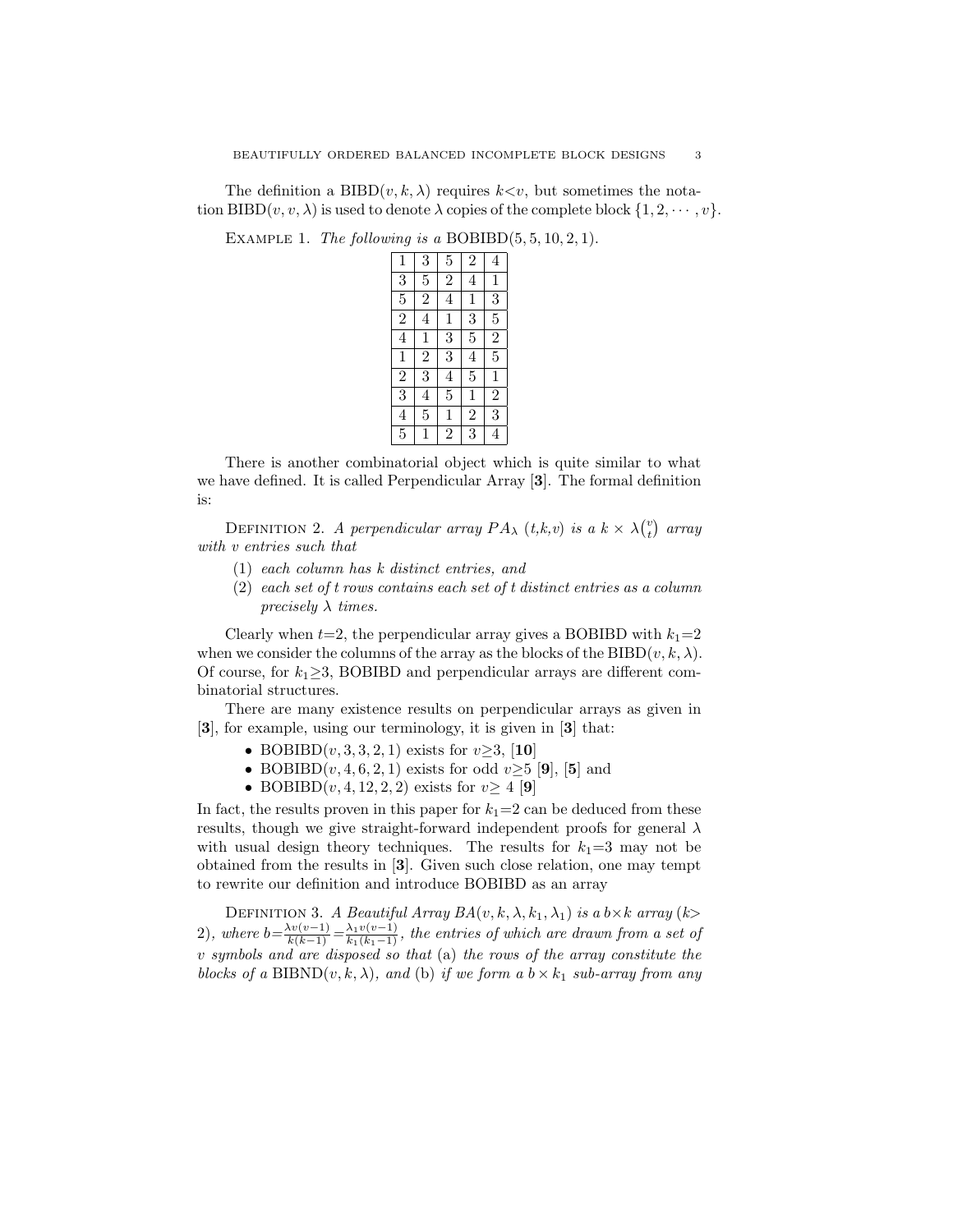$k_1$  columns of the array,  $1 \lt k_1 \lt k$ , then the rows of the sub-array constitute the blocks of a BIBD $(v, k_1, \lambda_1)$ .

We feel that having the word BIBD in the definition is more revealing than the word array as the underlying structure is a BIBD and substructures are also BIBDs.

1.1. Latin Square. We will need the following well known results about Latin squares. For basic definition and notation, please see [12]. A Latin square L of side n on symbols  $Q = \{1, 2, \dots, n\}$  can be considered as a Quasigroup  $(Q, \circ)$ , the rows and columns of L are labeled by the symbols in Q and  $i \circ j$  is the  $(i, j)^{th}$  element of L. When  $(i, i)^{th}$  element of L is i for all  $i = 1, 2, \dots, n$ , L is called an idempotent Latin square. Let  $N(n)$ denote the number of Latin squares in the largest possible set of mutually orthogonal Latin squares of side n.

LEMMA 1. (12), page 126) There exists a set of  $N(n)$  - 1 mutually orthogonal idempotent Latin squares of side n.

THEOREM 1.  $(12)$ , page 143) There exist three mutually orthogonal Latin squares of every side except 2, 3, 6, and possibly 10.

COROLLARY 1.  $(12)$ , page 145) There is a pair of orthogonal idempotent Latin squares of every side except 2, 3 and 6.

# 2. Necessary Conditions for BOBIBDs

From definition, if a BOBIBD $(v,k,\lambda,k_1,\lambda_1)$  exists, then

(1) BIBD $(v,k,\lambda)$  exists, and

(2) BIBD $(v,k_1,\lambda_1)$  exists.

#### Hence:

THEOREM 2. Every necessary condition for the existence of  $BIBD(v,k,\lambda)$ is a necessary condition for BOBIBD $(v,k,\lambda,k_1,\lambda_1)$  and every necessary condition for  $BIBD(v,k_1,\lambda_1)$  is a necessary condition for  $BOBIBD(v,k,\lambda,k_1,\lambda_1)$ .

For ease of reference the well known necessary conditions for  $BIBD(v,3,\lambda)$ and BIBD $(v, 4, \lambda)$ , for  $v \geq k$ , are given below:

|                               | spectrum of $\lambda$ -fold triple systems |
|-------------------------------|--------------------------------------------|
| $\lambda \equiv 0 \pmod{6}$   | all $v\neq 2$                              |
| $\lambda \equiv 1.5 \pmod{6}$ | all $v\equiv 1,3 \pmod{6}$                 |
| $\lambda \equiv 2,4 \pmod{6}$ | all $v \equiv 0,1 \pmod{3}$                |
| $\lambda \equiv 3 \pmod{6}$   | all odd $v$                                |

Block size 3:

Block size 4: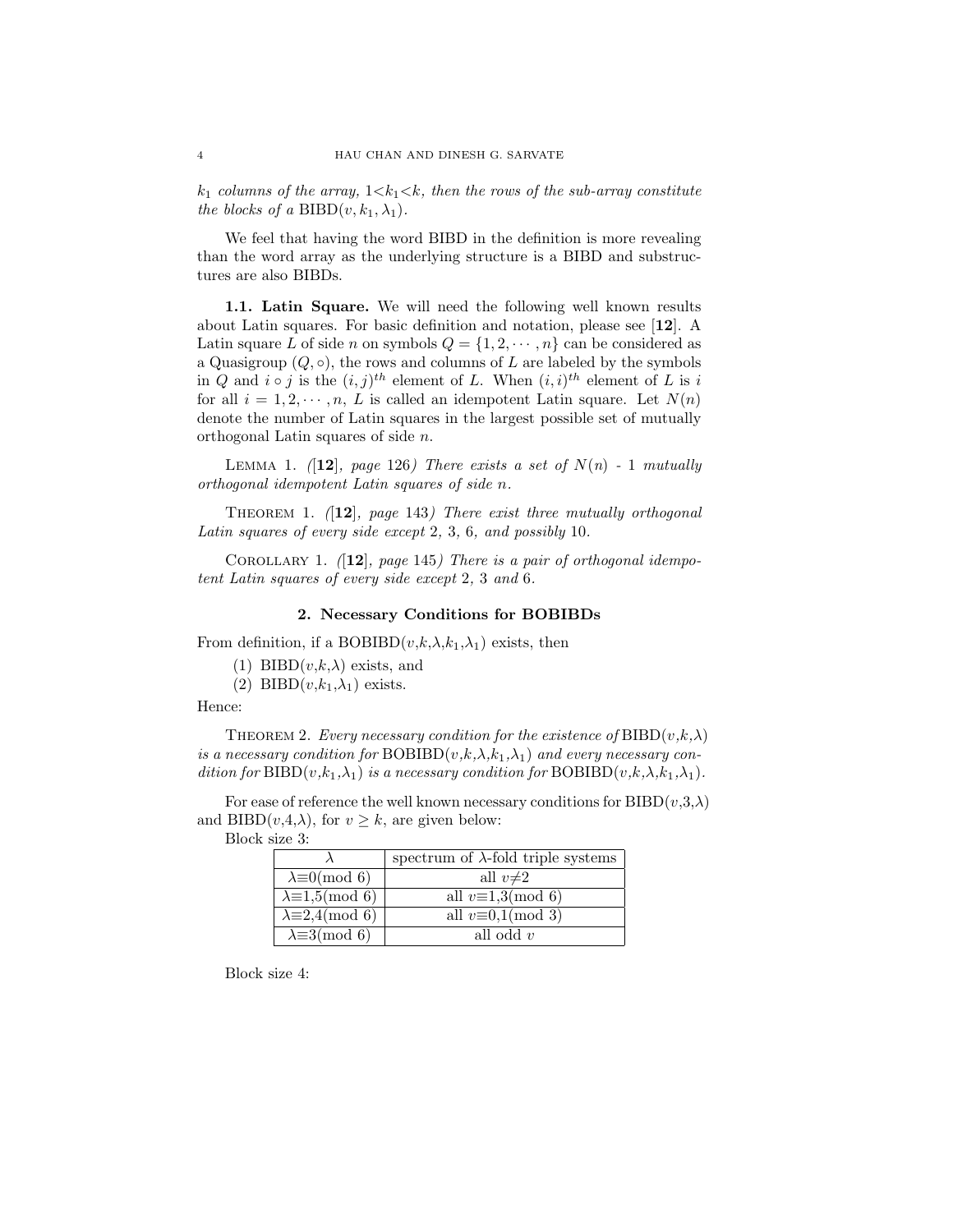|                               | spectrum of $\lambda$ -fold quadruple systems |
|-------------------------------|-----------------------------------------------|
| $\lambda \equiv 0 \pmod{6}$   | all $v$                                       |
| $\lambda \equiv 1.5 \pmod{6}$ | all $v\equiv 1,4 \pmod{12}$                   |
| $\lambda \equiv 2.4 \pmod{6}$ | all $v \equiv 1 \pmod{3}$                     |
| $\lambda \equiv 3 \pmod{6}$   | all $v \equiv 0,1 \pmod{4}$                   |

Simple counting arguments give

THEOREM 3. In a BOBIBD
$$
(v,k,\lambda,k_1,\lambda_1)
$$
,  $\lambda = \frac{{k_1 \choose k_1} \lambda_1}{{k_1 - 2 \choose k_1 - 2}}$ .

COROLLARY 2. (1) For  $k_1=2$ ,  $\lambda = \binom{k}{2}\lambda_1$  and the number of blocks must be a multiple of  $\binom{v}{2}$ .

(2) For 
$$
k_1=3
$$
,  $\lambda = \frac{(\binom{k}{3}\lambda_1)}{(k-2)}$ , hence  $\lambda = \frac{\binom{k}{2}\lambda_1}{3}$ .

THEOREM 4. If a BOBIBD $(v, k, \lambda, 2, \lambda_1)$  exists then k divides r and in the (ordered) blocks of BOBIBD each element occurs exactly  $\frac{r}{k}$  times at each location of the blocks.

PROOF. Let  $c_i$  denote the number of times an element  $a$  appears at the  $i^{th}$  location in the collection of ordered blocks of a BOBIBD $(v,k,\lambda,2,\lambda_1)$ . Consider any two locations i and j, as we have a BOBIBD with  $k_1 = 2$ ,  $c_i+c_j=\lambda_1(v-1)$ . Similarly for locations i and k,  $c_i+c_k=\lambda_1(v-1)$ , hence for all  $k \neq j$   $c_k = c_j$ . As  $c_1+c_2+\dots+c_k=r$ ,  $kc_j=r$ , and hence k divides r.

 $\Box$ 

EXAMPLE 2. BOBIBD $(4,4,6,2,1)$  does not exist as  $r=6$  and 4 does not divide 6.

The above theorem can be generalized easily as follows.

THEOREM 5. If a BOBIBD $(v, k, \lambda, k_1, \lambda_1)$  exists then k divides r and in the (ordered) blocks of BOBIBD each element occurs exactly  $\frac{r}{k}$  times at each location of the blocks.

As we noted earlier, if we want to construct  $BOBIBD(v, k, \lambda, 2, \lambda_1)$ , there are  $\binom{k}{2}$  ways we can pick up two locations in a block of BIBD( $v, k, \lambda$ ), hence  $\lambda$  is a multiple of  $\binom{k}{2}$  and  $\lambda = \binom{k}{2} \lambda_1$ .

THEOREM 6. If a BOBIBD $(v,k,\lambda,2,\lambda_1)$  exists, then a BOBIBD $(v,k,\lambda,$  $k_1, \binom{k_1}{2} \lambda_1$  exists for  $2 \leq k_1 \leq k$ .

Note that the converse is NOT true as shown below.

EXAMPLE 3. A BOBIBD $(4,4,4,3,2)$  with blocks  $\{1,2,3,4\}$ ,  $\{4,1,2,3\}$ ,  $\{3,4,1,2\}, \{2,3,4,1\}$  is not a BOBIBD(4,4,4,2,1).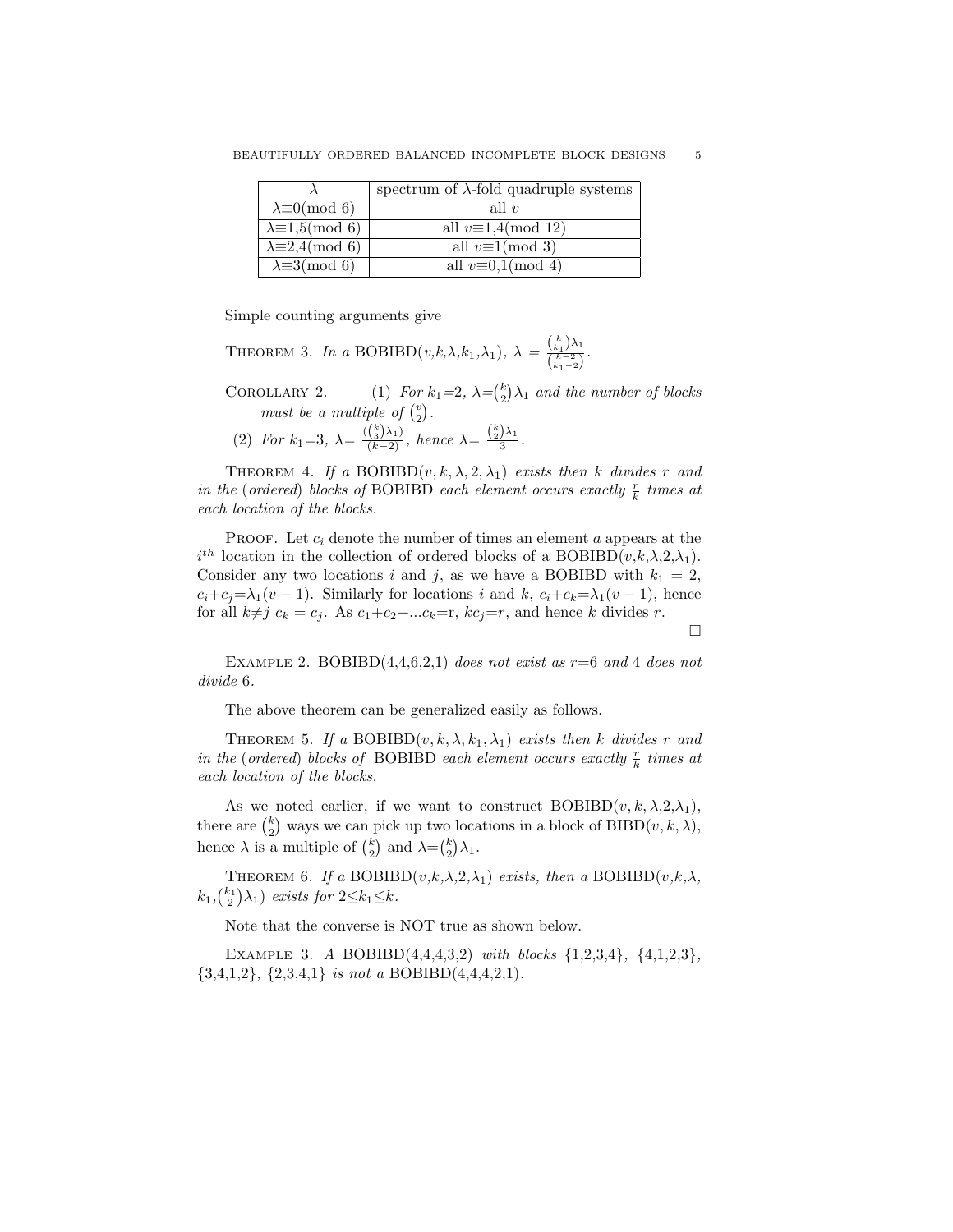In view of the above theorem, all results obtained for  $k=4$  and  $k_1=2$  extend to  $k=4$  and  $k_1=3$  as well and all examples constructed for BOBIBD(v, 4,  $\lambda$ , 2,  $\lambda$ <sub>1</sub>) are examples for BOBIBD(*v*, 4,  $\lambda$ , 3,  $3\lambda$ <sub>1</sub>).

THEOREM 7. If a BOBIBD $(v,k,\lambda,2,\lambda_1)$  exists, then a BOBIBD $(v,k',\lambda,2,\lambda_1)$  $\binom{k'}{2}$  $\mathbb{R}_{2}^{k'}$   $(\lambda_1, 2, \lambda_1)$  exists, where  $2 \leq k' \leq k$ .

EXAMPLE 4. The BOBIBD $(5, 5, 10, 2, 1)$  given in the introduction is also a BOBIBD $(5, 5, 10, 3, 3)$ .

The above example has an easy generalization:

THEOREM 8. A BOBIBD $(v, v, \lambda, k_1, \lambda_1)$  is also a BOBIBD $(v, v, \lambda, v$  $(k_1, \lambda_2)$ , where  $\lambda_2 = \frac{\lambda(v-k_1)(v-k_1-1)}{v(v-1)}$  if  $v-k_1 \geq 2$ .

PROOF. As we know that entries from any  $k_1$  locations is a BIBD $(v, k_1,$  $\lambda_1$ , and hence the compliments of the blocks is a BIBD $(v, v - k_1, \lambda_2)$  for some  $\lambda_2$ . Note that the number of blocks and the replication number for the design is  $\lambda$  and as for a BOBIBD, at each location every element occurs  $\frac{\lambda}{v}$ , the replication number for BIBD(v, v-k<sub>1</sub>,  $\lambda_2$ ) is (v – k<sub>1</sub>)( $\frac{\lambda}{v}$ ). Using the usual parametric relationships between design parameters,  $\lambda_2$  is as given in the statement of the theorem.

$$
3. \ \ k=3, \ k_1{=}2
$$

For k=3 the only possible value of  $k_1$  is 2. As  $\lambda = \frac{\binom{k}{2\lambda_1}}{\binom{k-2}{2\lambda_1}}$  $\frac{\binom{2\lambda_1}{k-2}}{\binom{k-2}{k_1-2}}$ , for a BOBIBD  $(v,3,\lambda,2,\lambda_1), \lambda=3\lambda_1$  and hence  $\lambda$  has to be a multiple of 3.

There are two cases to consider:  $\lambda=6t+3$  or  $\lambda=6t$ . It is well known that for block size  $k = 3$  and  $\lambda = 6t + 3$ , v has to be odd. On the other hand,  $BIBD(v, 3, 6t)$  exists for any v. In other words, the necessary conditions for the existence of a BOBIBD $(v,3,\lambda,2,\lambda_1)$  are:

|                                        | spectrum of BOBIBD $(v,3,\lambda,2,\lambda_1)$ 's |  |  |  |  |  |  |  |
|----------------------------------------|---------------------------------------------------|--|--|--|--|--|--|--|
| $\lambda \equiv 1, 2 \pmod{3}$         | none                                              |  |  |  |  |  |  |  |
| $\lambda \equiv 3 \pmod{6}$            | $odd$ v                                           |  |  |  |  |  |  |  |
| $\lambda \equiv 0 \pmod{6}$<br>all $v$ |                                                   |  |  |  |  |  |  |  |
|                                        |                                                   |  |  |  |  |  |  |  |

We might write a block  $\{a,b,c\}$  as abc and the context will indicate when the block is ordered.

# Subcase  $\lambda=6t+3$

For this case, v must be odd, so  $v\equiv 1, 3, 5 \pmod{6}$ .

For  $v\equiv 1,3 \pmod{6}$ , a BIBD $(v, 3, 1)$  exists. Arrange 3 copies of each block  $\{a,b,c\}$  of the BIBD $(v,3,1)$  as  $\{a,b,c\}$ ,  $\{c,a,b\}$ , and  $\{b,c,a\}$  to get a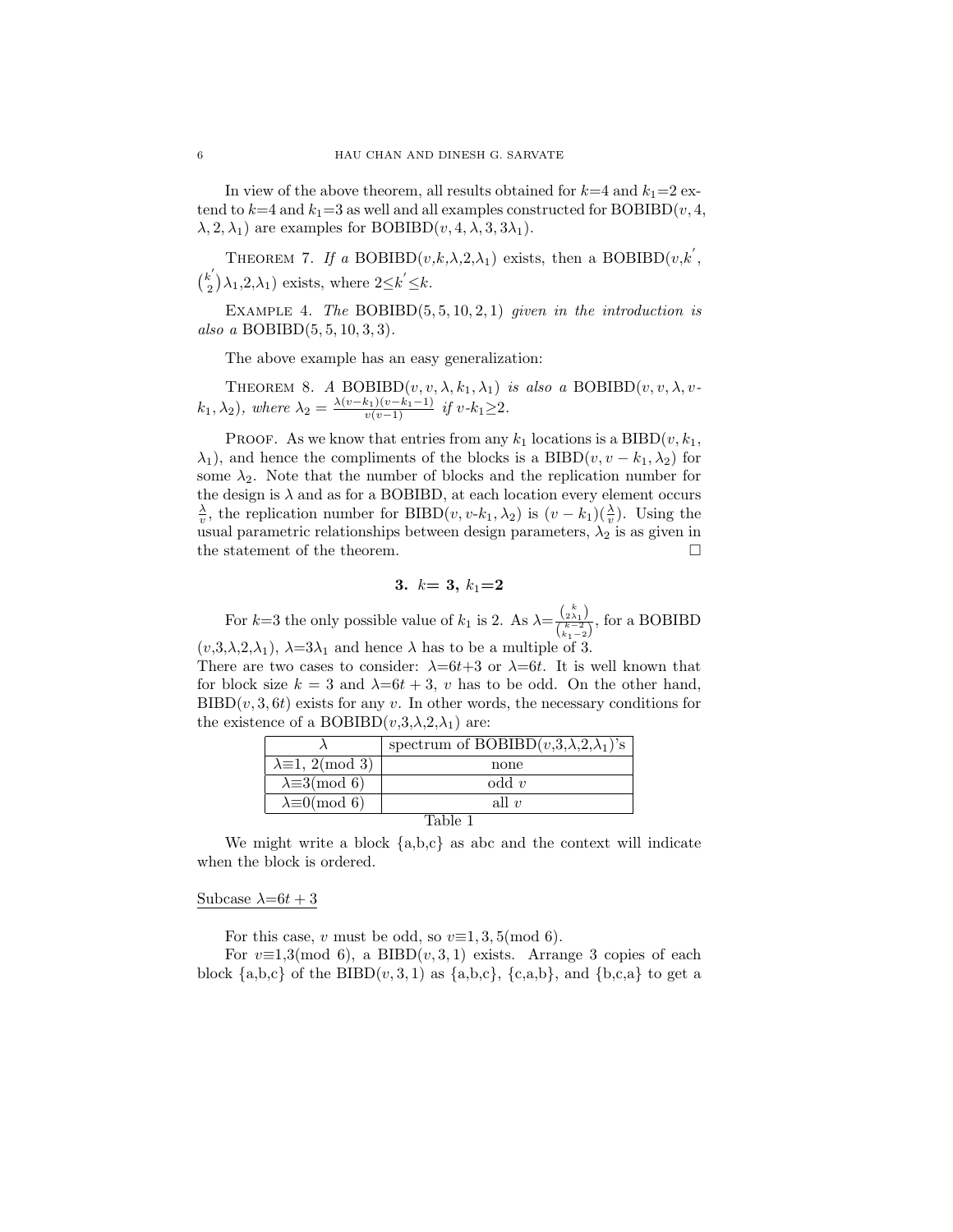BOBIBD(v, 3, 3, 2, 1). A BOBIBD(v, 3, 6t + 3, 2, 2t + 1) can be obtained by taking  $(2t + 1)$  copies of a BOBIBD $(v, 3, 3, 2, 1)$ .

For  $v \equiv 5 \pmod{6}$ . Recall one can construct a PBD on  $v = 6t+5$  points with exactly one block, say  $\{1,2,3,4,5\}$ , and all other blocks of size 3 [6]. Order 3 copies of each of the triples as in the above paragraph. Combining with triples 123,412,251,314,531,154,235,342,425,543 of a BOBIBD(5, 3, 2, 2, 1) we get a  $BOBIBD(v, 3, 3, 2, 1)$ . Here again,  $(2t + 1)$  copies yield the required  $BOBIBD(v, 3, 6t + 3, 2, 2t + 1)$ .

# Subcase  $\lambda=6t$

There is no restriction on v for  $\lambda=6t$ .

Even though one can use similar arguments again for  $v$  odd, a general construction gives the required designs for  $\lambda=6t$  automatically.

Recall that one can construct a  $BIBD(v, 3, 6)$  by an idempotent Quasigroup  $(Q, \circ)$  of order v which exists for all order  $v \geq 3$  where the collection of triples of the BIBD(v, 3, 6) is  $\{\{a,b, a\circ b\}$  where  $a \neq b \in Q\}$ . Keeping the ordering of the elements in triples as it is, the properties of the Latin square guarantee that each pair  $\{a,b\}$  occurs at the location  $i, j, 1 \leq i < j \leq 3$ in the triples exactly twice as required. Taking  $t$  copies of the design gives  $BOBIBD(v, 3, 6t, 2, 2t)$ . Hence we have:

Theorem 9. Necessary conditions given in Table 1 for the existence of BOBIBD with  $k=3$  and  $k_1=2$  are sufficient.

4. 
$$
k=4, k_1=2
$$

From Theorem 3 and Theorem 4, we have the following corollary.

COROLLARY 3. For  $k=4$ ,  $k_1=2$ ,

- (1)  $\lambda_1 = \frac{\lambda}{6}$ , therefore  $\lambda = 6t$  for some positive integer t.
- (2) If  $\lambda=6(2n+1)$  for some nonnegative integer n, then v is odd. If  $\lambda=6(2n)$  for some nonnegative integer n, then there is no condition on v.

Hence, the necessary condition for the existence of BOBIBD $(v, 4, \lambda, 2, \lambda_1)$ are:

|                              | spectrum of BOBIBD $(v, 4, \lambda, 2, \lambda_1)$ 's |
|------------------------------|-------------------------------------------------------|
| $\lambda \equiv 6 \pmod{12}$ | all odd $v > 5$                                       |
| $\lambda \equiv 0 \pmod{12}$ | no condition on $v$                                   |

4.1. **BOBIBD** $(v, 4, 6, 2, 1)$  for odd  $v \ge 5$ .

EXAMPLE 5. One can construct a BOBIBD $(5, 4, 6, 2, 1)$  by deleting the first entries of all the blocks of Example 1, BOBIBD $(5, 5, 10, 2, 1)$ .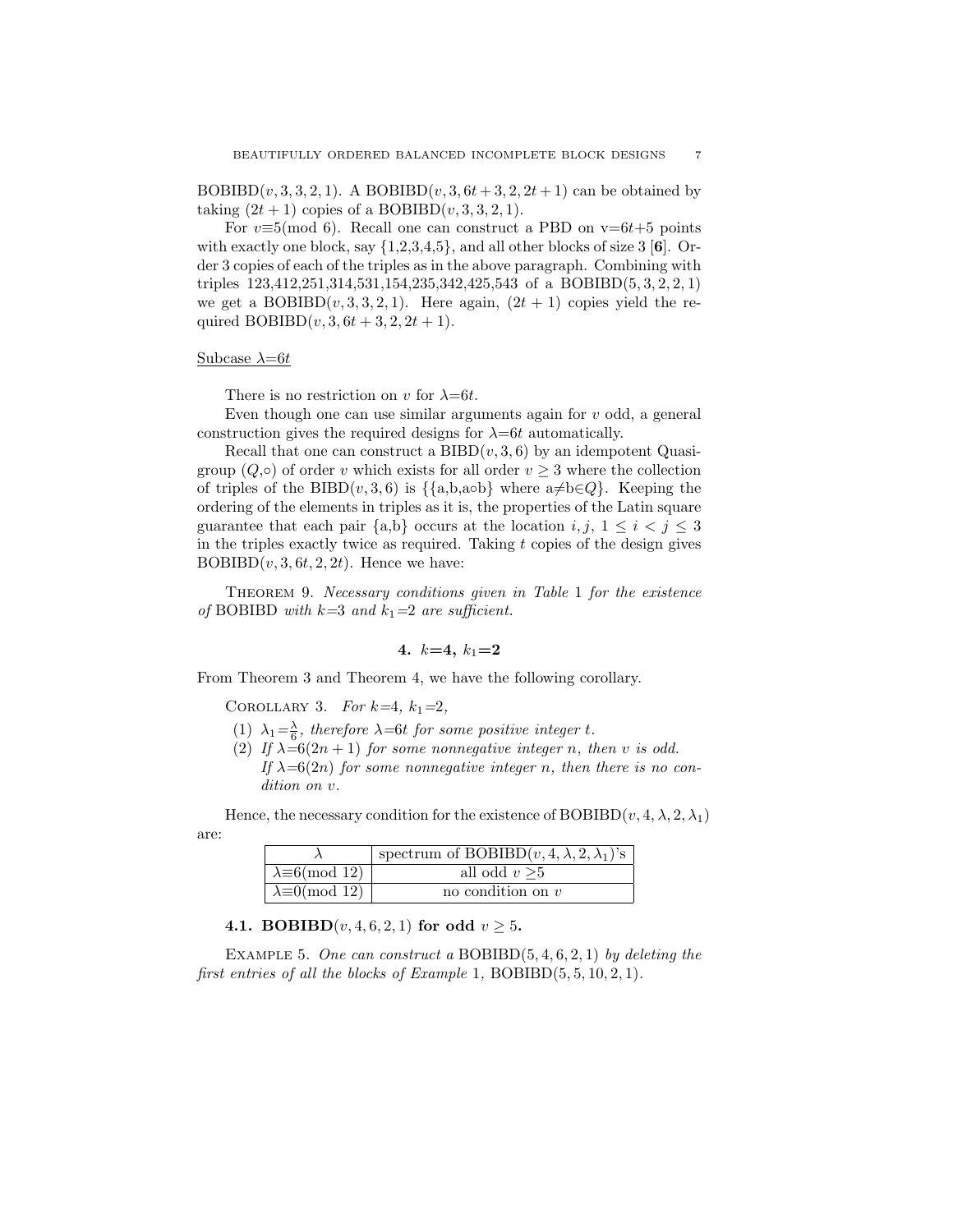Using the above example and as BIBD $(v, 5, 1)$  exists for all  $v \equiv 1.5 \pmod{10}$ 20), we have

THEOREM 10. A BOBIBD $(v, 4, 6, 2, 1)$  exists for all  $v \equiv 1.5 \pmod{20}$ .

EXAMPLE 6. A BOBIBD $(7, 4, 6, 2, 1)$  can be constructed with ordered difference sets  $\{7,1,2,4\}$ ,  $\{7,2,4,1\}$ ,  $\{7,4,1,2\}$ .

| −              |          | ົ  | 3              | 6      |        |   |                | 3 |                | 5 | 9       |   |   | ↷            | Q  |
|----------------|----------|----|----------------|--------|--------|---|----------------|---|----------------|---|---------|---|---|--------------|----|
| 8              | $\Omega$ | 3  |                | 9      | 4      | ⇁ |                | 4 | 5              | 9 |         | ച | 6 | 8            |    |
| 9              | 3        |    | $\overline{2}$ | 3      | די     |   | $\overline{4}$ | 8 | 9              |   | ►<br>h, |   | 8 |              | G. |
| 1              | 4        | 5. | 6              | 4      | റ<br>∠ | 5 | 8              |   | റ              | 6 | ⇁       | ⇁ | റ | $\mathbf{F}$ | Q  |
| $\overline{2}$ | 5        | 6  | 4              | 7      | 5      | 8 | 2              | 5 | 6              | 7 | റ       | 3 | 4 | 9            | ച  |
| 3              | 6        | 4  | 5.             | 1      | 8      | റ | 5              | 9 | 7              | ച | 6       | 5 | 9 | ച            |    |
| 4              | −        | 8  | 9              | 5      | 3      | 6 | 9              | 2 | 3              | 4 | 8       | 8 | 3 | 5            | 7  |
| 5              | 8        | 9  | $\overline{ }$ | 8      | 6      | 9 | 3              | 6 | $\overline{4}$ | 8 | 3       |   | 5 | ,            | 2  |
| 6              | 9        | 7  | 8              | റ<br>∠ | 9      | 3 | 6              | ד | 8              | 3 | 4       | 6 | ⇁ | 9<br>. .     | 5  |

EXAMPLE 7. A BOBIBD $(9, 4, 6, 2, 1)$  is constructed below:

THEOREM 11. The necessary conditions ( $v \geq 5$  and v odd) are sufficient for the existence of a  $BOBIBD(v, 4, 6t, 2, t)$  except possibly for 15, 27, 33, , 51, 75, 87, 95, 99, 111, and 115.

PROOF. A BOBIBD $(v, 4, 6, 2, 1)$  exists for  $\{5, 7, 9\}$  and hence for  $v \equiv 1 \pmod{10}$ 2) except possibly for (11-19), 23, (27-33), 39, 43, 51, 59, 71, 75, 83, 87, 95, 99, 107, 111, 113, 115, 119, 139, 179 [1]. Excluding the eleven exceptions listed in the theorem, one can construct BOBIBDs using Theorem 12 given below. Take t copies of  $BOBIBD(v, 4, 6, 2, 1)$  to construct  $BOBIBD(v, 4, 6t, 2, t)$ 

THEOREM 12. For any prime p, ordered difference sets  $\{0,i,p-i,2i\}$ ,  $i = 1, 2, \cdots, \frac{p-1}{2}$  give BOBIBD(v, 4, 6, 2, 1).

PROOF. Differences from the ordered difference set  $\{0,i,p-i,2i\}$  are i, 2*i*, 3*i*, *i*, *i*, 2*i* and as *i* runs through 1 to  $\frac{p-1}{2}$  every difference from 1 to  $\frac{p-1}{2}$  occurs exactly once for each pair of locations. □

4.2. BOBIBD(v,4,12,2,2) for all  $v \ge 4$ .

Example 8. BOBIBD(4,4,12,2,2)

|   | $\mathbf{2}$ | 3 |           | 3 |   | 2 |   |
|---|--------------|---|-----------|---|---|---|---|
|   |              | 2 | 3         | 3 |   |   | 2 |
|   | 3            |   | $\dot{2}$ | 3 | 2 |   |   |
| 2 |              | 3 |           |   |   | 2 | 3 |
| 2 |              |   | 3         |   | 3 |   | 2 |
| 2 | 3            |   |           |   | 2 | 3 |   |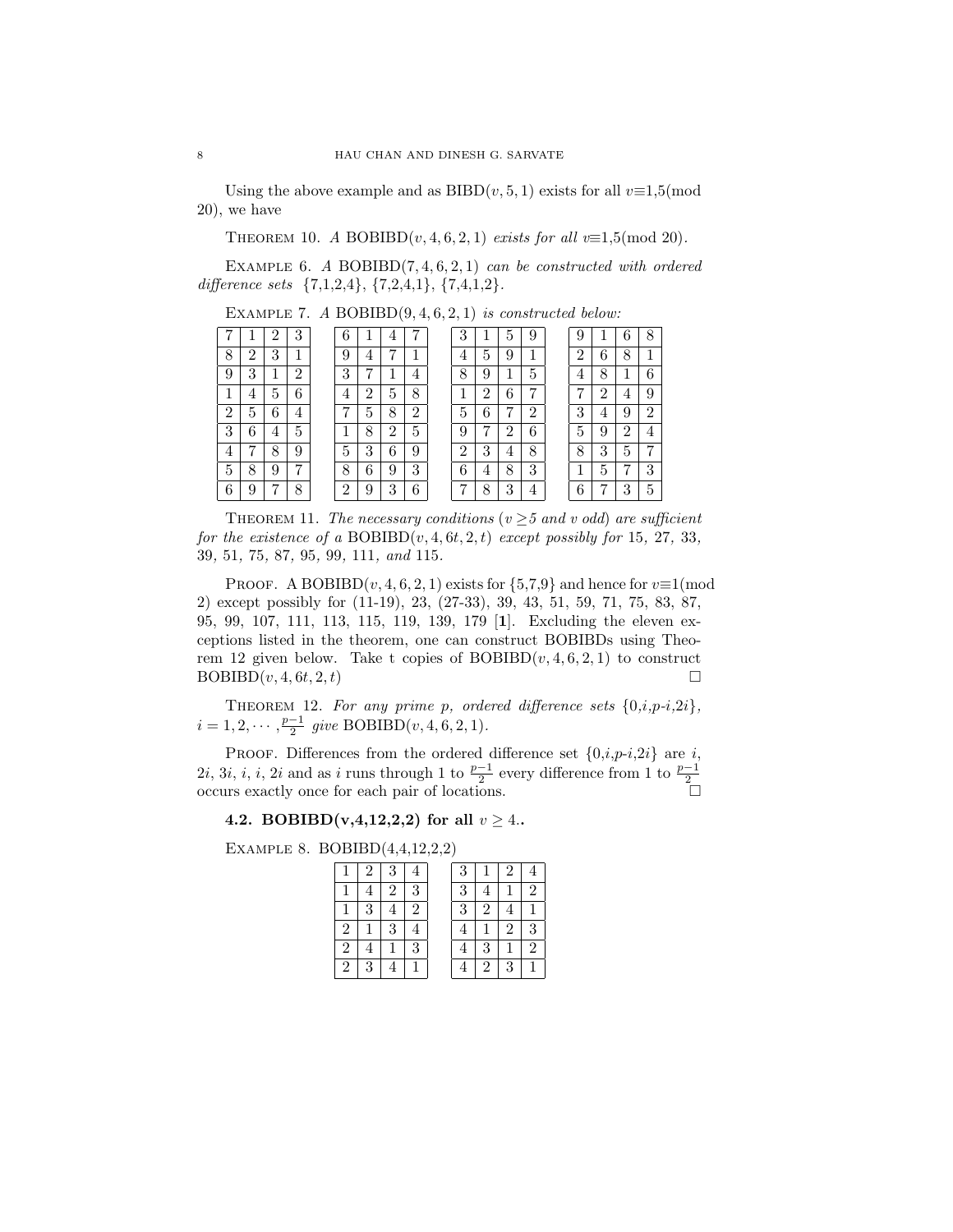Note for  $v \equiv 1.4 \pmod{12}$ , a BOBIBD can be constructed by rearranging the blocks of a  $BIBD(v, 4, 1)$  according to the above example. Hence we have:

THEOREM 13. BOBIBD $(v, 4, 12, 2, 2)$  exist for all  $v \equiv 1, 4 \pmod{12}$ .

We need a  $BOBIBD(6, 4, 12, 2, 2)$  which is given below:

|                | 2 | 6 | 4              | 3 |   | 2 | 4 | 5 |                |   | 3              |
|----------------|---|---|----------------|---|---|---|---|---|----------------|---|----------------|
|                | 3 | 2 | 6              | 3 | 2 | 5 | 1 | 5 | $\overline{2}$ |   | 6              |
| 1              | 4 | 5 | $\overline{2}$ | 3 | 4 | 6 | 1 | 5 | 3              | 4 |                |
|                | 5 | 3 | 4              | 3 | 5 | 4 | 6 | 5 | 4              | 2 | 3              |
|                | 6 | 4 | $\overline{2}$ | 3 | 6 |   | 4 | 5 | 6              | 3 |                |
| $\overline{2}$ |   | 4 | 5              | 4 | 1 | 5 | 6 | 6 | 1              | 3 | $\overline{2}$ |
| $\overline{2}$ | 3 | 6 | 5              | 4 | 2 | 3 | 5 | 6 | $\overline{2}$ | 4 | 3              |
| 2              | 4 | 3 | 6              | 4 | 3 | 1 | 2 | 6 | 3              | 5 | 4              |
| 2              | 5 |   | 3              | 4 | 5 | 6 | 2 | 6 | 4              |   | 5              |
| 2              | 6 | 5 | 3              | 4 | 6 | 2 | 5 | 6 | 5              | 2 |                |

To construct  $BOBIBD(v, 4, 12, 2, 2)$  for all values of  $v \geq 4$ , we can extend the construction for BIBD $(v, 3, 6)$  by an idempotent Quasigroup of order v which exist for all required values of  $v$ 's.

THEOREM 14. Let  $L_1=(Q,\circ_1), L_2=(Q,\circ_2)$  be two mutually orthogonal idempotent Latin squares of order v. Then the set of blocks  $T=\{a,b,a \circ_1 b, a \circ_2 b\}$ :  $a \neq b$  a,  $b \in Q$  gives a BOBIBD(v, 4, 12, 2, 2).

PROOF. Let  $L_1=(Q, \circ_1), L_2=(Q, \circ_2)$  be two mutually orthogonal idempotent Latin squares of order  $v$  which exist for all values of  $v$  except 2,3, and 6, (see Theorem 1).

Note that this construction generates  $2\binom{n}{2} = n(n-1)$  blocks of size four which is the required number of blocks for a  $BIBD(v, 4, 12)$ .

For any  $a\neq b$ , we know that pair  $\{a,b\}$  and pair  $\{b,a\}$  occurs in the first two locations of the blocks at least twice.

Now consider the occurrences of the pair  ${a,b}$  at the first and third location or second and third location. The third location entry is  $a \circ_1 b$ . It is clear that for some  $x, y \in Q$ ,  $a \circ_1 x = b$  and  $y \circ_1 a = b$ . Similarly, for some  $w, z \in Q$ ,  $b \circ_1 w = a$  and  $z \circ_1 b = a$ . Therefore the count of occurrences of the pair  $\{a,b\}$  until now is at least 2+4=6.

Next we consider the occurrences of the pair  ${a,b}$  at first and fourth or second and fourth locations. The fourth location entry is  $a \circ_2 b$ . Same argument can be used again in this case. Hence  $\{a,b\}$  occurs at least  $6+4=10$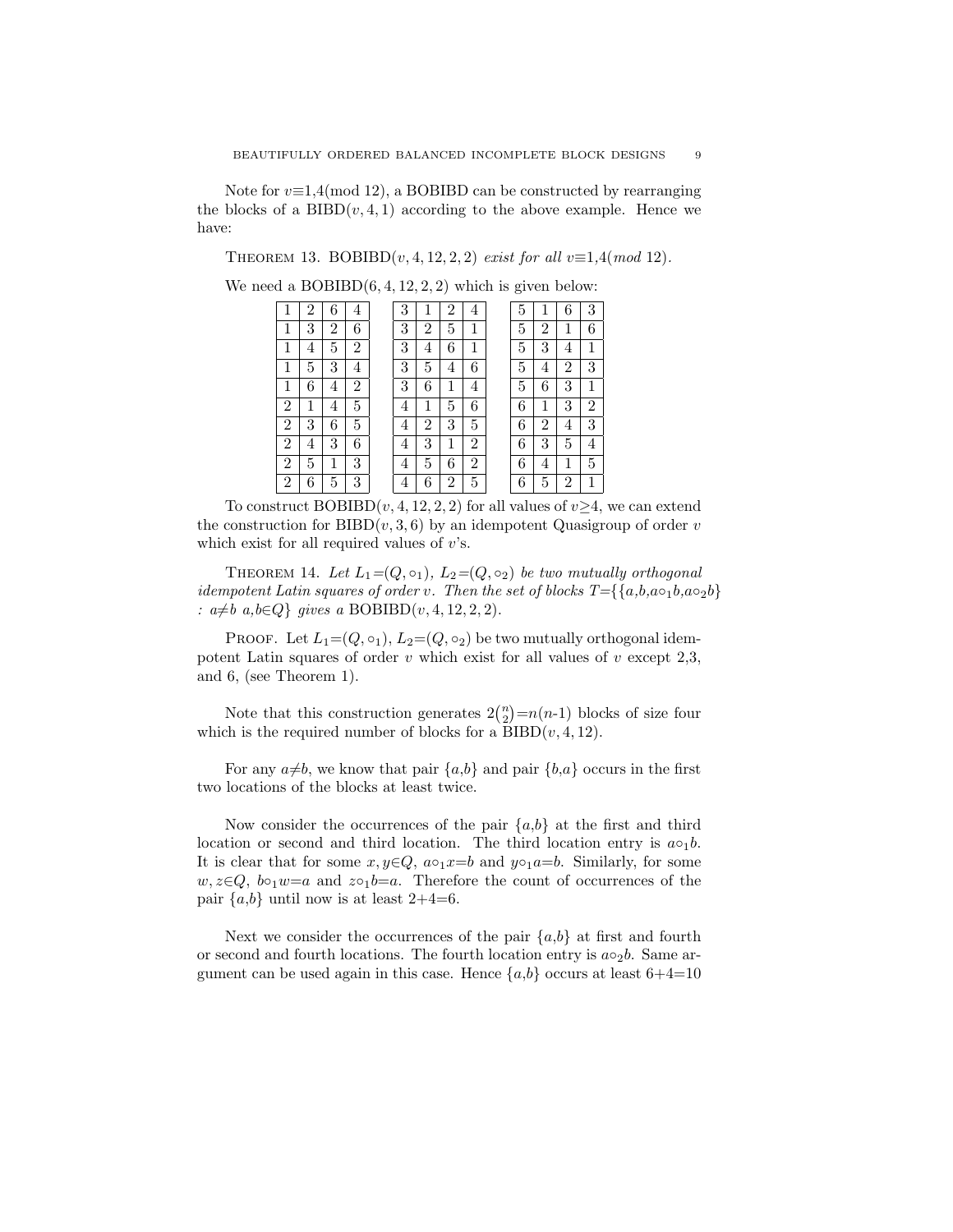times.

Now since  $L_1$  and  $L_2$  are idempotent MOLS, there exists  $p, q \in Q$ , such that  $p \circ_1 q = a$  and  $p \circ_2 q = b$ , and for some  $r, s \in Q$  such that  $r \circ_1 s = b$ ,  $r \circ_2 s = a$ . Hence  $\{a,b\}$  occurs at least  $10+2=12$  times.

As the number of blocks is exactly the number of blocks needed for the design,  $\lambda=12$ .

The above counting for the index  $\lambda$  also shows that the construction produces  $BOBIBD(v, 4, 12, 2, 2)$ .

Theorem 14 gives the construction of  $BOBIBD(v, 4, 12t, 2, 2t)$  except for  $v=2,3$ , and 6. However, BOBIBD(6,4,12,2,2) is given above and as  $k=4$ is bigger than 2 and 3, we have

THEOREM 15. Necssary condition that  $v \geq 4$  is sufficient for the existence of a  $BOBIBD(v, 4, 12t, 2, 2t)$ .

# 5. Block size  $k=4, k_1=3$

THEOREM 16. Necessary conditions for the existence of BOBIBD $(v, 4, \lambda,$ 3,  $\lambda_1$ ) are  $\lambda = 2\lambda_1$  (hence  $\lambda$  is even), and

|                                 | $\lambda$ spectrum    |
|---------------------------------|-----------------------|
| $\lambda \equiv 0 \pmod{12}$    | all $v$               |
| $\lambda \equiv 2,10 \pmod{12}$ | $v \equiv 1 \pmod{6}$ |
| $\lambda \equiv 6 \pmod{12}$    | all odd $v$           |
| $\lambda \equiv 4.8 \pmod{12}$  | $v \equiv 1 \pmod{3}$ |

PROOF. Necesscary conditions for BIBD $(v, 4, \lambda)$  imply  $\lambda(v-1)=3r$  and  $\frac{\lambda(v)(v-1)}{12} = b.$ 

5.1.  $\lambda \equiv 0.6 \pmod{12}$ . We have proved for BOBIBD(*v*, 4, 6, 12*t*+6, 2, 2*t*+ 1) exists for all odd v and BOBIBD(v, 4, 12t, 2, 2t) exists for any v $\geq 4$  and hence we have the following result.

THEOREM 17. Necessary conditions are sufficient for  $BOBIBD(v, 4, 12t+6,$  $3, 6t+3$ .

THEOREM 18. Necessary conditions are sufficient for  $BOBIBD(v, 4, 12t, 3, 6t)$ .

Example 9. Using the Self-Orthogonal Latin squares of order 7 given in [4], we can construct the following BOBIBD(7,4,6,3,3):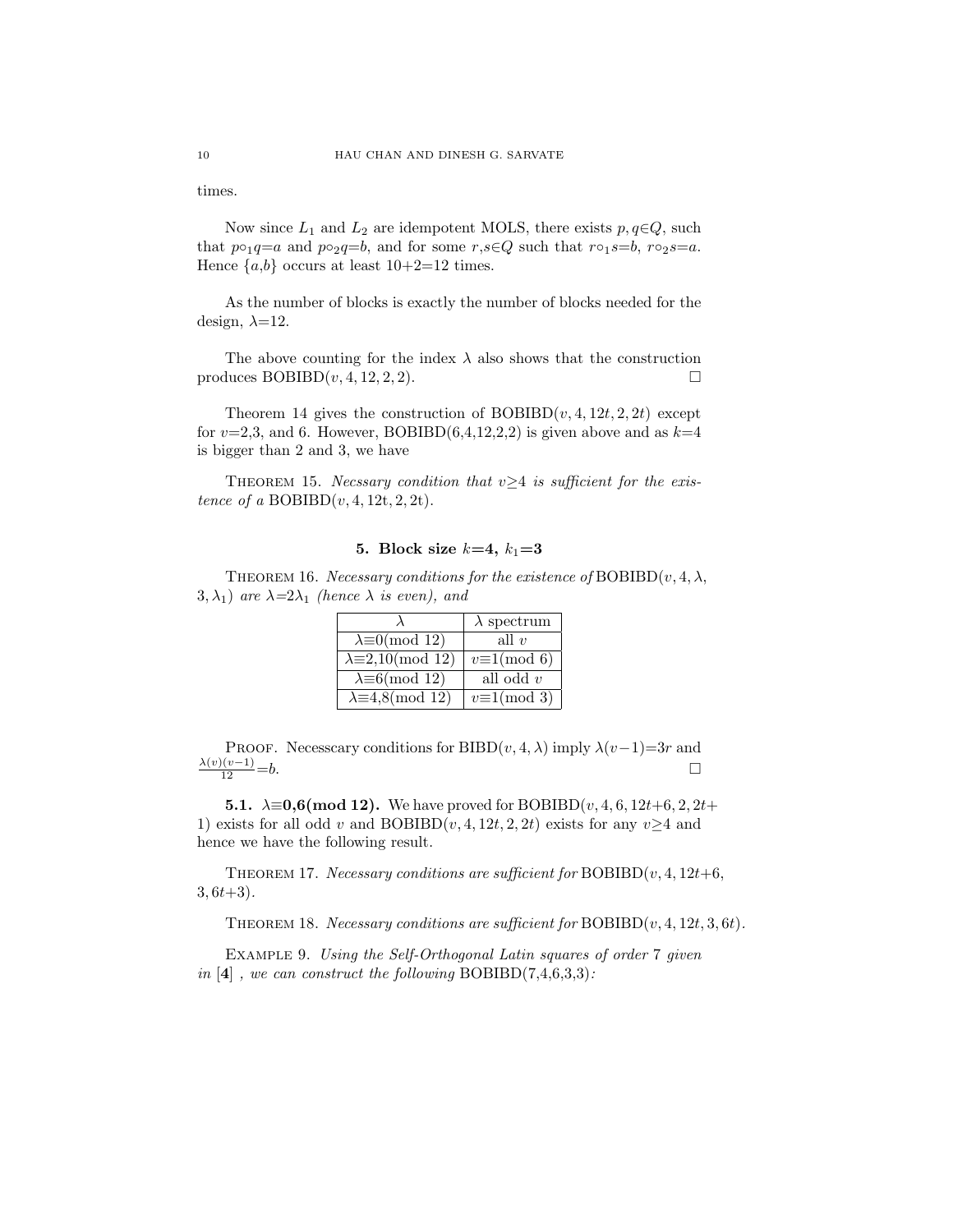| $\mathbf 1$    | $\overline{2}$ | 7              | 6              |                |                |                |                  |
|----------------|----------------|----------------|----------------|----------------|----------------|----------------|------------------|
| $\mathbf 1$    | 3              | 6              | 4              | 4              | 7              | 1              | 5                |
|                |                |                |                | $\overline{5}$ | 6              | $\overline{4}$ | 3                |
| $\mathbf 1$    | $\overline{4}$ | 5              | $\overline{2}$ | $\overline{5}$ | 7              | 3              | $\mathbf 1$      |
| $\overline{2}$ | 3              | $\mathbf 1$    | 7              |                |                |                |                  |
|                |                |                |                | 5              | $\mathbf 1$    | $\overline{2}$ | 6                |
| $\overline{2}$ | 4              | 7              | 5              | 6              | 7              | $\overline{5}$ | $\overline{4}$   |
| $\overline{2}$ | 5              | 6              | 3              |                |                |                |                  |
| $\overline{3}$ | 4              | $\overline{2}$ | 1              | 6              | 1              | 4              | $\bar{2}$        |
|                |                |                |                | 6              | $\overline{2}$ | 3              | 7                |
| $\overline{3}$ | 5              | $\mathbf 1$    | 6              | 7              | $\mathbf 1$    | 6              | $\overline{5}$   |
| $\overline{3}$ | 6              | 7              | 4              |                |                |                |                  |
| 4              | 5              | 3              | 2              | 7              | $\overline{2}$ | 5              | $\boldsymbol{3}$ |
|                |                |                |                | 7              | 3              | 4              | $\mathbf{1}$     |
| 4              | 6              | $\overline{2}$ | 7              |                |                |                |                  |

5.2.  $\lambda \equiv 2,10 \pmod{12}$ .

THEOREM 19. BOBIBD $(7,4,2,3,1)$  does not exist.

PROOF. Assume the design exists. Without loss of generality, let the first column and first row be:

| $\overline{2}$ | 3 | 4 | 1              |
|----------------|---|---|----------------|
|                |   |   | $\overline{c}$ |
|                |   |   | $\overline{3}$ |
|                |   |   | $\overline{4}$ |
|                |   |   | $\overline{5}$ |
|                |   |   | $\overline{6}$ |
|                |   |   | 7              |

Since 1 is already paired with 2, 3, 4 once and due to the facts that one already appears in the fourth column, without loss of generality, assume one is distributed diagonal from row 5 to row 7 as shown below,

.

.

|   | 4 | 1                       |
|---|---|-------------------------|
|   |   | $\bar{2}$               |
|   |   | $\overline{3}$          |
|   |   | $\overline{\mathbf{4}}$ |
|   |   | $\overline{5}$          |
| 1 |   | $\overline{6}$          |
|   | 1 |                         |
|   | 3 |                         |

Note that the element 2 cannot be placed in row 5 and column 1. In addition, 5 has to occur in row 6 or row 7, but 5 cannot be in the first column. Hence we have two cases to consider because we can place 2 into row 6 and place 5 into row 7 or place 5 into row 6 and place 2 into row 7,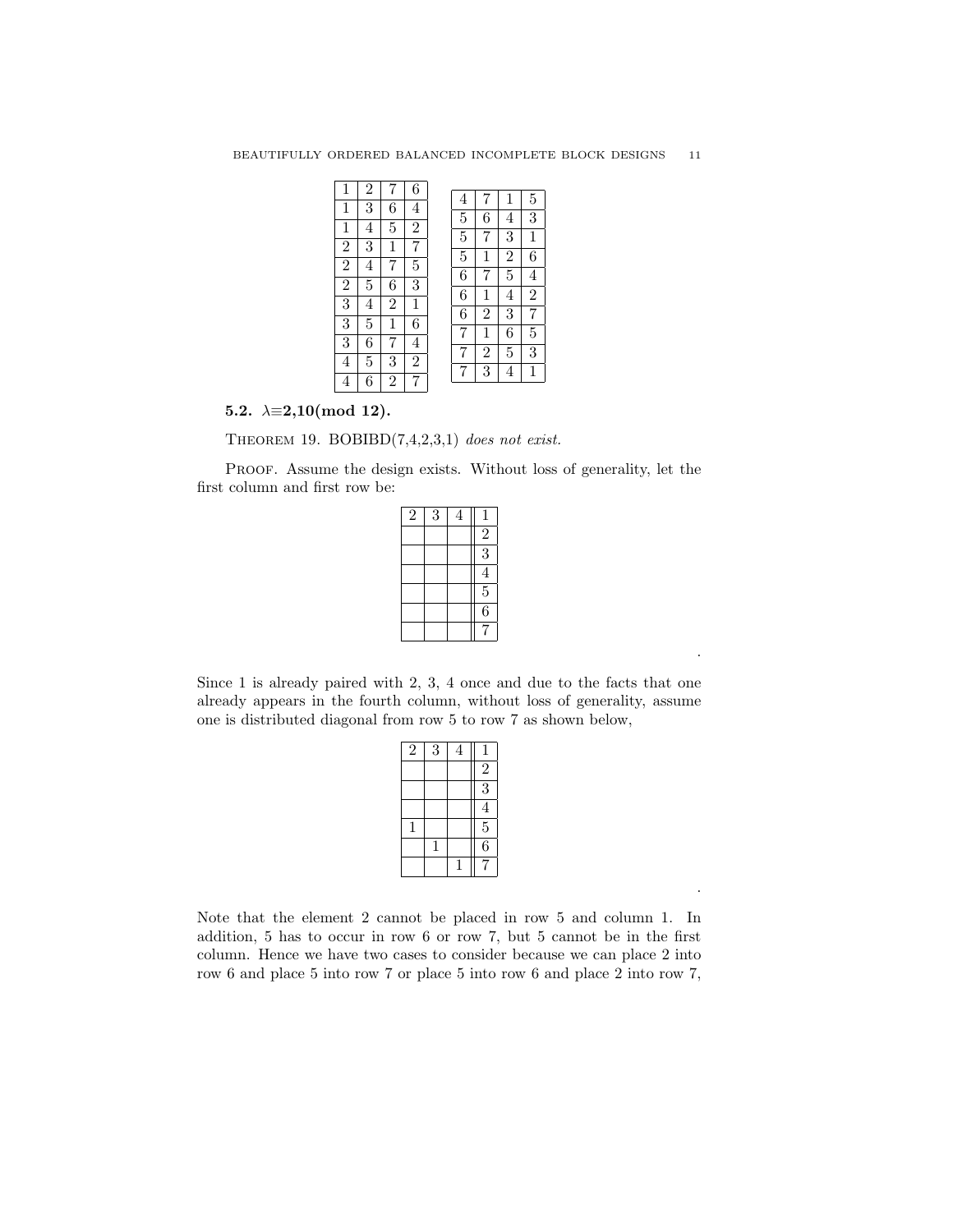for both cases, 2 or 5 has to be placed directly next to 1 in the 3rd or the 2nd column

| $\overline{2}$ | 3   | 4   |                         |
|----------------|-----|-----|-------------------------|
|                |     |     | $\overline{c}$          |
|                |     |     | $\overline{3}$          |
|                |     |     | $\overline{\mathbf{4}}$ |
| 1              |     |     | $\overline{5}$          |
|                |     | 2/5 | $\overline{6}$          |
|                | 5/2 |     |                         |

Consider Case 1: where 2 and 5 are placed in row 6 and row 7 respectively.

.

.

.

| $\overline{2}$ | 3         | 4              | $\mathbf{1}$   |
|----------------|-----------|----------------|----------------|
|                |           |                | $\overline{2}$ |
|                |           |                | $\overline{3}$ |
|                |           |                | $\overline{4}$ |
| 1              |           |                | $rac{5}{6}$    |
|                | 1         | $\overline{2}$ |                |
|                | $\bar{5}$ |                |                |

As we can see from above, 7 is forced to be placed into row 6, 4 and 6 are placed into row 5 and finally 3 is placed into row 7

| $\overline{2}$ | 3              | 4              |                |
|----------------|----------------|----------------|----------------|
|                |                |                | $\frac{1}{2}$  |
|                |                |                | $\overline{3}$ |
|                |                |                | $\overline{4}$ |
| 1              | $\overline{4}$ | 6              | $\overline{5}$ |
|                | $\mathbf{1}$   | $\overline{2}$ | $\overline{6}$ |
| 3              | $\overline{5}$ |                |                |

Back to row 2, 7 and 3 are placed as follow

| $\overline{2}$ | 3              | $\overline{4}$ | $\mathbf 1$    |
|----------------|----------------|----------------|----------------|
|                |                | $\overline{3}$ | $\overline{c}$ |
|                |                |                | $\overline{3}$ |
|                |                |                | $\overline{4}$ |
| 1              | 4              | 6              | $\overline{5}$ |
|                | $\mathbf{1}$   | $\bar{2}$      | $\bar{6}$      |
| 3              | $\overline{5}$ |                |                |

In row 3, 6, 2, and 5 are forced to be placed as shown below,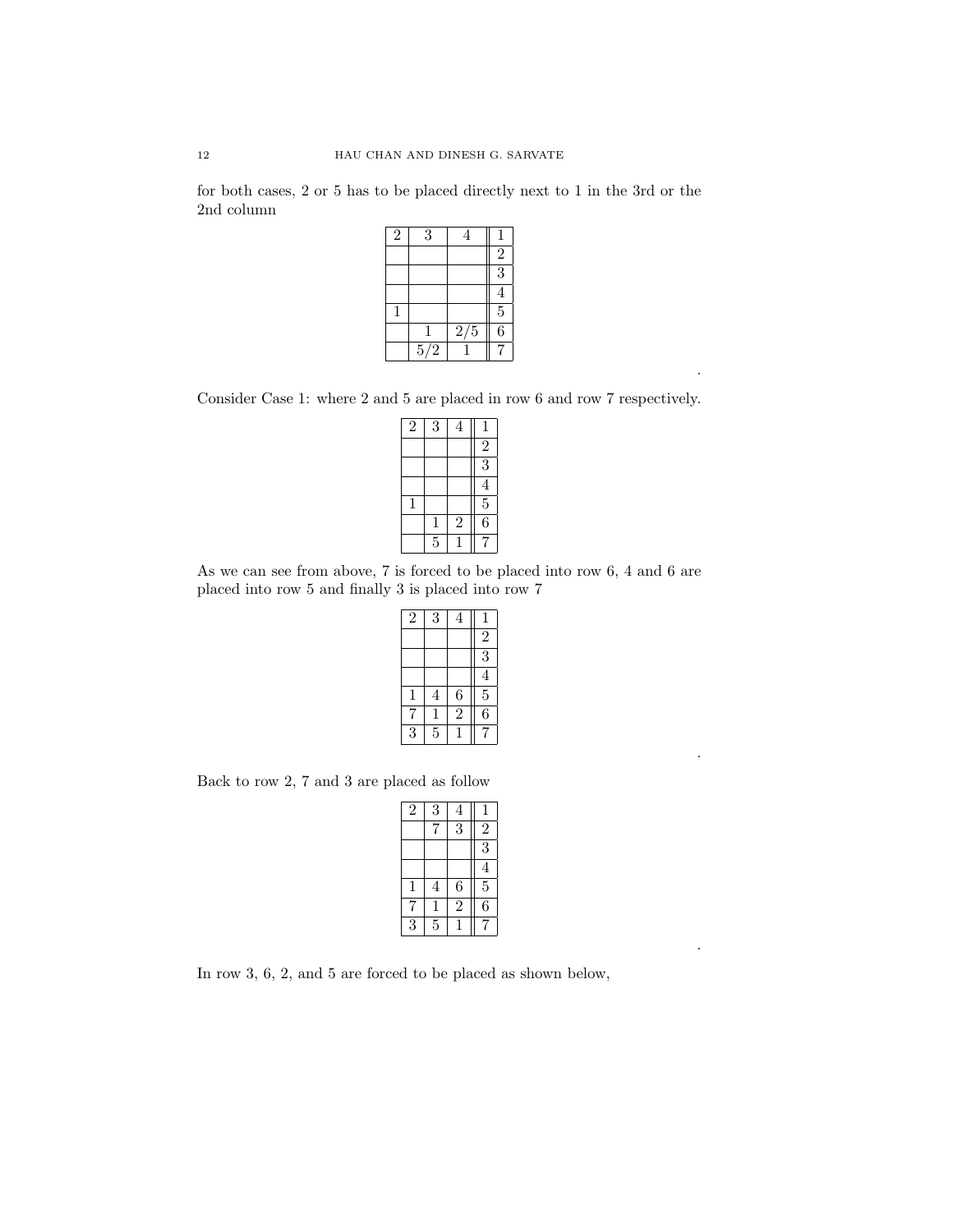| $\overline{2}$ | 3              | 4              |                |
|----------------|----------------|----------------|----------------|
|                |                | $\overline{3}$ | $\overline{2}$ |
|                |                |                | $\overline{3}$ |
| 6              | $\overline{c}$ | $\overline{5}$ | $\overline{4}$ |
| 1              | $\overline{4}$ | $\overline{6}$ | $\overline{5}$ |
|                |                | $\overline{2}$ | $\bar{6}$      |
| $\bar{3}$      | $\overline{5}$ |                |                |

In the final configuration shown below, zero denotes the locations where the conflict occurs,

| $\overline{2}$ | 3              | 4              |                |
|----------------|----------------|----------------|----------------|
| $\overline{5}$ |                | 3              | $\overline{2}$ |
| 4              | 0              | 0              | $\overline{3}$ |
| 6              | $\overline{2}$ | $\overline{5}$ | 4              |
| 1              | 4              | 6              | $\overline{5}$ |
|                | 1              | $\sqrt{2}$     | 6              |
| 3              | 5              |                |                |

# Case 1

The final configuration with conflict for case 2 is shown below as in Case 1,

| $\overline{c}$ | 3 | 4              |                |
|----------------|---|----------------|----------------|
| $\overline{5}$ | 4 | 6              | $\overline{2}$ |
|                | 5 | $\overline{2}$ | 3              |
| 0              | N | 0              | 4              |
| 1              |   | 3              | $\overline{5}$ |
| 4              | 1 | 5              | $\dot{6}$      |
| 6              | 2 |                |                |
|                |   |                |                |

Case 2

.  $\Box$ 

.

.

THEOREM 20. The blocks of a BIBD $(v,4,2)$  can not be ordered to contruct a  $BOBIBD(v,4,2,3,1)$  if there exists two identical or two blocks with 3 common points.

PROOF. Suppose the intersection number of two blocks is 4, i.e. two blocks are identical. Let  $b_1 = \{a,b,c,d\} = b_2$  be two blocks of the BIBD(v,4,2). Without loss of generality, we only rearrange  $b_2$ , and hence we have the following four cases to consider: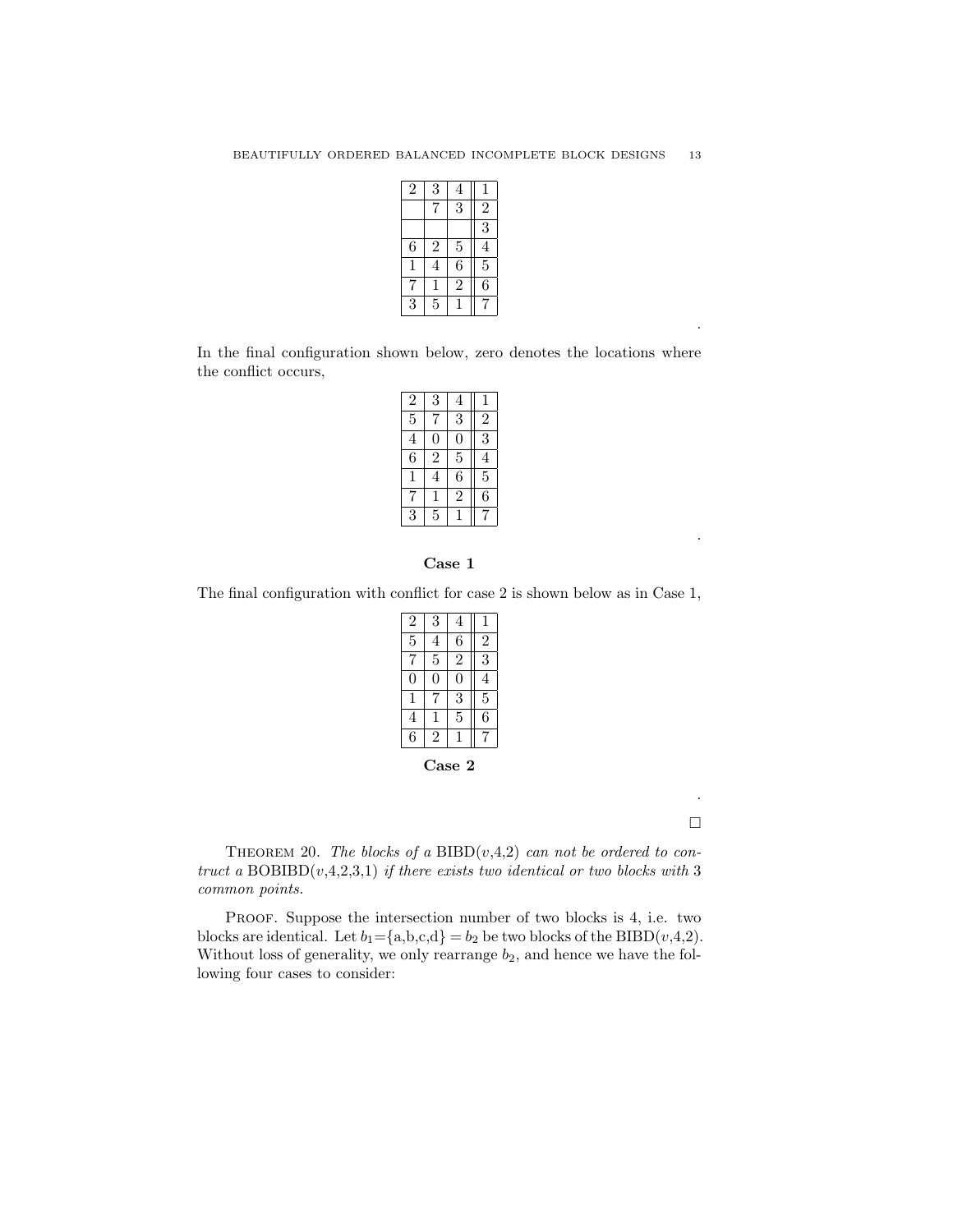(1) Consider configuration below:

| ä |  |  |
|---|--|--|
| ä |  |  |

where we placed  $\alpha$  in the first location, no matter which way we rearrange b,c,d, for some locations  $(i_1,i_2,i_3)$  a pair appears more than once.

- (2) Consider b in the first location of second block, the same argument we can use as in Case 1.
- $(3)$  Consider c in the first location as displayed below:

| а |  |  |
|---|--|--|
|   |  |  |

The only possible entry at the second location is  $d$ , and no matter how we place a and b, there exist three locations of  $b_1$  and  $b_2$ where a pair appears twice.

(4) Consider d in the first location and c in the second location. The same argument can be made as in Case 3.

Similarly one can show that if two blocks have 3 common element then it is impossible to order the blocks to get a BOBIBD $(v, 4, 2, 3, 1)$ .

5.3.  $\lambda \equiv 4,8 \pmod{12}$ . Construction for k=3,  $\lambda = 2$ , v=3n+1

The  $3n+1$  Construction. See for example [6] Let  $(Q, \circ)$  be an idempotent (not necessarily commutative) quasigroup of order  $n$  and set S={∞}∪( $Q\times$ {1,2,3}). Define a collection of triples T as follows:

- Type 1: The four triples  $\{\infty,(x,1),(x,2)\}, \{\infty,(x,2),(x,3)\}, \{\infty,(x,1),(x,3)\},$  $\{(x,1),(x,2),(x,3)\}\$ belong to T for every  $x\in Q$  (note: these 4 triples form a 2-fold triple system of order 4) and
- Type 2: If  $x \neq y$ , the six triples  $\{(x,1),(y,1),(x\circ y,2)\},\$  $\{(y,1),(x,1),(y\circ x,2)\},\{(x,2),(y,2),(x\circ y,3)\},\{(y,2),(x,2),(y\circ x,3)\},\$  $\{(x,3),(y,3),(x\circ y,1)\},\{(y,3),(x,3),(y\circ x,2)\}\$ belong to T.

Then  $(S,T)$  is a 2-fold triple system of order  $3n + 1$ .

The above construction can be generalized easily to obtain a BO- $BIBD(v, 4, 4, 3, 2).$ 

THEOREM 21. If two idempotent MOLS of order n exist, then BOBIBD( $v=3n+1$ ) ,4,4,3,2) exists. Therefore necessary condition for  $\lambda \equiv 4 \pmod{12}$  hold except possibly for  $v=7,10,19$ .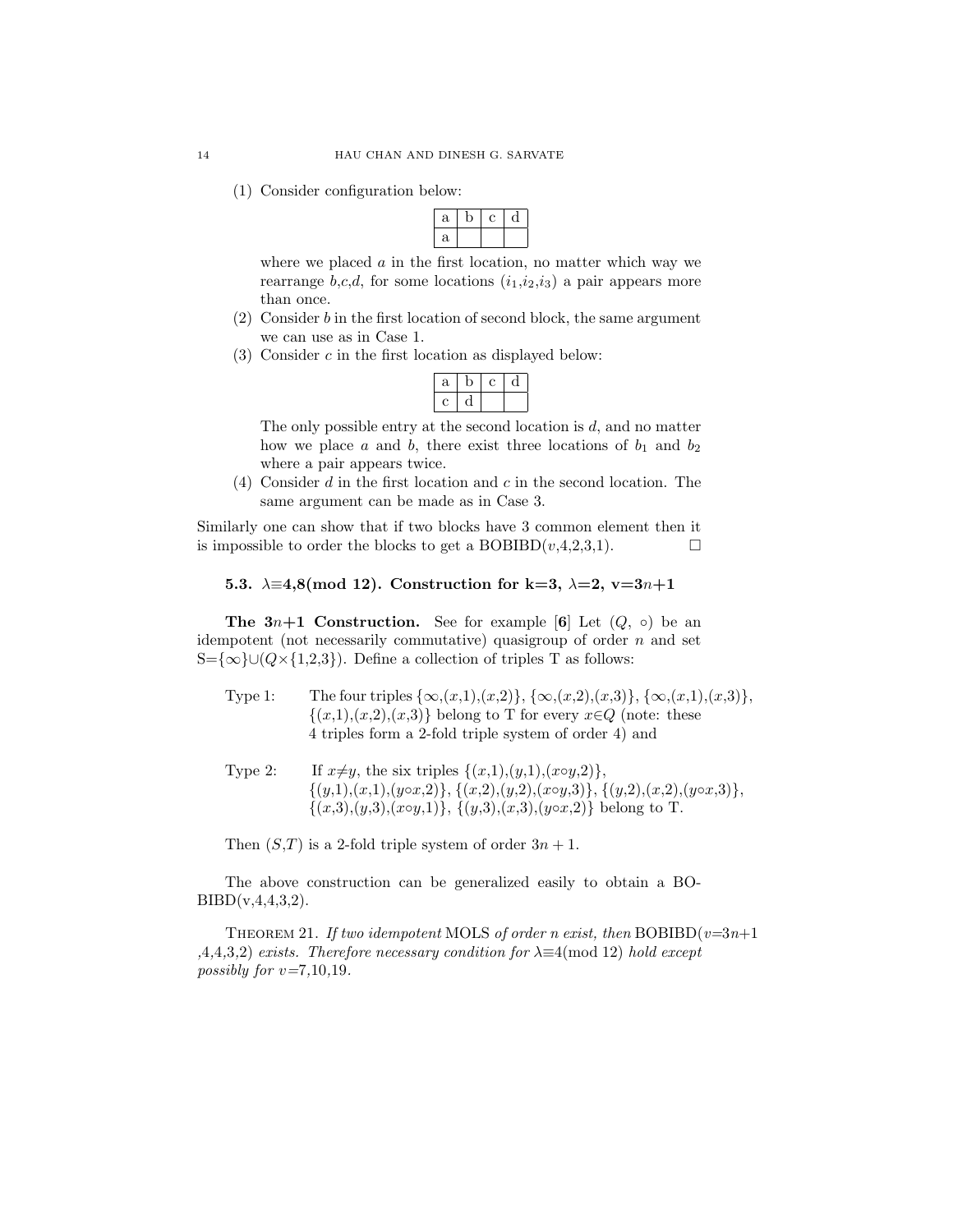PROOF. Let  $L_1=(X, \circ_1)$  and  $L_2=(X, \circ_2)$  be two idempotent MOLS, and set  $S=\{\infty\}\cup (X\times\{1,2,3\})$ . Define a collection of quadruples T as follows:

- Type 1: Four copies of the quadruple  $\{\infty, (x,1), (x,2), (x,3)\}\$ belong to T for every  $x \in X$ , and
- Type 2: If  $x \neq y$ , the quadruples  $\{(x,1),(y,1),(x \circ_1 y,2),(x \circ_2 y,2)\},\$  $\{(y,1),(x,1),(y\circ_1 x,2),(y\circ_2 x,2)\},\{(x,2),(y,2),(x\circ_1 y,3),(x\circ_2 y,3)\},\$  $\{(y,2),(x,2),(y\circ_1 x,3),(y\circ_2 x,3)\},\{(x,3),(y,3),(x\circ_1 y,1),(x\circ_2 y,1)\},\$  $\{(y,3),(x,3),(y\circ_1 x,1),(y\circ_2 x,1)\}\$ belong to T.

It is easy to see that  $k=4$ , since all the blocks are quadruple. Moreover, there are 4n blocks of type 1 and  $6\binom{n}{2}$  blocks of type 2. Therefore we have a total of  $(3n+1)n$  blocks, equal to the total numbers of blocks required for a BIBD $(3n + 1, 4, 4)$ . Next we want to show that each pair occurs at least 4 times. Let  $(x, i)$ ,  $(y, j)$  be any pairs. There are three cases to consider.

- Suppose that  $x=y$ ,  $i\neq j$ . Then four copies of Type 1 quadruples  $\{\infty,(x,1),(x,2),(x,3)\}\)$  contain  $(x, i)$  and  $(x, j)$  four times.
- Suppose that  $i=j$ . Then  $x \neq y$  whence,  $\{(x,i),(y,i),(x \circ_1 y,(i+1))\}$  mod  $3), (x \circ_2 y, (i+1) \pmod{3}, \{(y,i), (x,i), (y \circ_2 x, (i+1) \pmod{3}\}, \{(y \circ_2 x, (i+1) \pmod{3})\}$ 1)(mod 3)}  $\in T$  are two blocks containing  $(x,i)$  and  $(y,i)$ . Now we will use orthogonality of latin squares, there are  $r, s, u, w$  in X such that  $r \circ_1 s = x$ ,  $r \circ_2 s = y$ ,  $u \circ_1 w = y$ , and  $u \circ_2 w = x$ . Therefore  $\{(r,(i-1) \pmod{3}, (s,(i-1) \pmod{3}), (x,i), (y,i)\}, \{(u,(i-1) \pmod{3}),$  $(w,(i-1) \text{ (mod 3)}), (y,i), (x,i)$  are the other two blocks containing  $(x,i)$  and  $(y,i)$ .
- Finally suppose that  $x \neq y$  and  $i \neq j$ . Without loss of generality, assume that  $i=1$  and  $j=2$ . since  $(L_1, o_1)$  and  $(L_2, o_2)$  are Latin square,  $x \circ_1 a=y$  and  $x \circ_2 b=y$  for some  $a,b \in X$ . Since  $L_1$  and  $L_2$  are idempotent MOLS and  $x \neq y$ , it must be that  $a \neq x$  and  $b \neq x$ . Therefore  $\{(x,1),(a,1),(x \circ_1 a=y,2),(x \circ_2 a,2)\}\$  and  $\{(x,1),(b,1),(x \circ_1 b,2),(x \circ_2 b=y,2)\}\$ are Type 2 quadruple in T and contains  $(x,i)$  and  $(y,j)$ .

Each Type 1 quadruple appears four times, hence we can rearrange those same blocks as those in  $BOBIBD(4,4,4,3,2)$ . For Type 2 quadruple, we have four cases to consider. Suppose  $\{(x,i),(y,i),(x\circ_1y,j),(x\circ_2y,j)\}$ , where  $j=(i+1)$ (mod 3). From the  $(3n+1)$  construction for triple system the set of subblocks  $\{(x,i),(y,i),(x\circ_1 y,j)\}\$ is a BIBD $(3n+1,3,2)$ . Similarly if we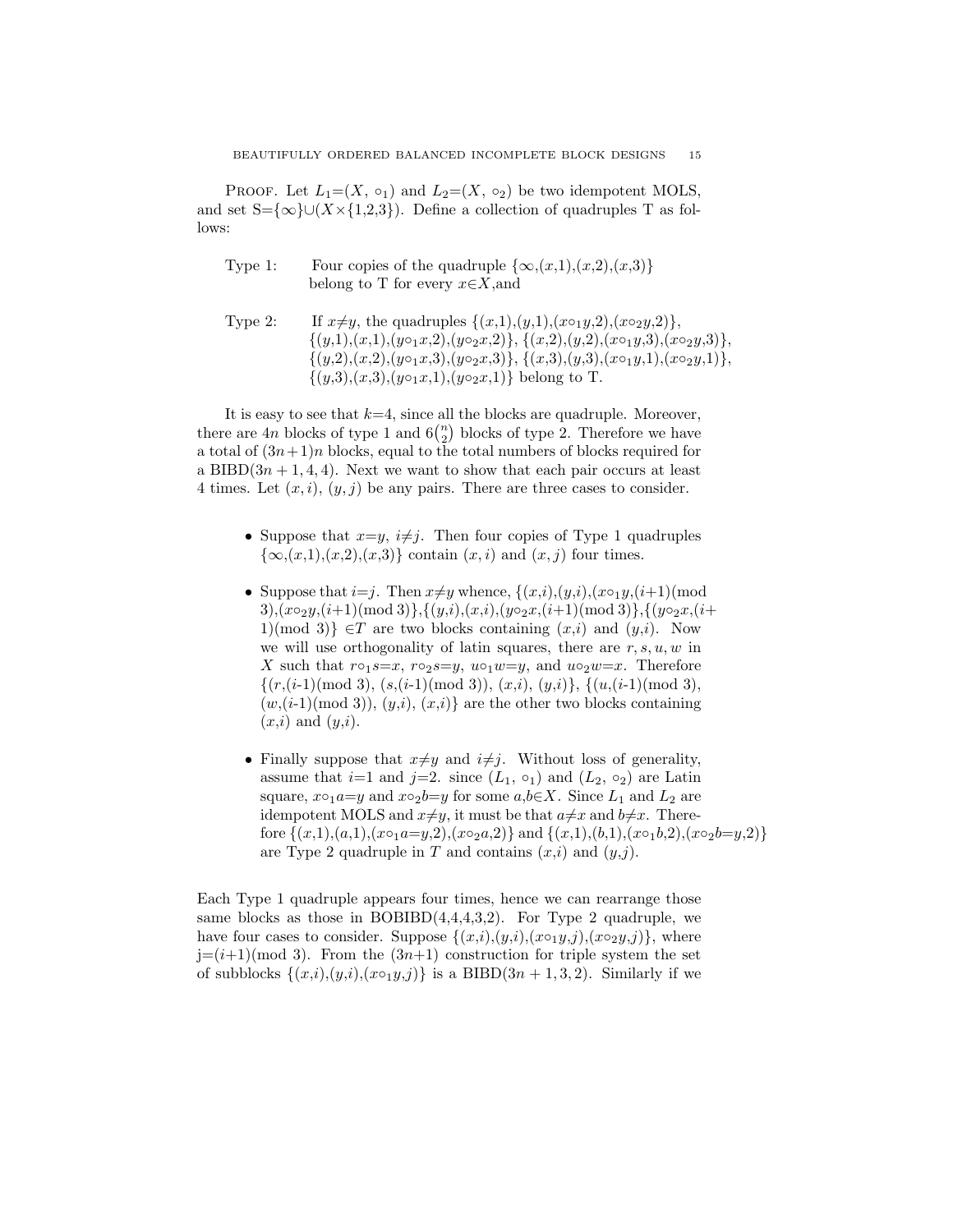select  $1^{st}$ , $2^{nd}$ , and  $4^{th}$  location elements of each ordered block, BIBD(3n + 1, 3, 2) will follow. Now suppose we select  $1^{st}$ ,  $3^{rd}$ , and  $4^{th}$  then we have  $\{(x,i),(x \circ_1 y,j),(x \circ_2 y,j)\}\,$  by the properties of Idempotent MOLS, we get a  $\text{BIBD}(3n+1,3,2)$ . Same result will follows if we select  $2^{nd}$ ,  $3^{rd}$ , and  $4^{th}$ .  $\square$ 

THEOREM 22. Necessary Conditions are sufficient for  $BOBIBD(3n +$  $1, 4, 8, 3, 4$ .

PROOF. BIBD $(3n+1,4,2)$  exists and BOBIBD $(4,4,4,3,2)$  exists. So take four copies of each block and arrange as  $BOBIBD(4, 4, 4, 3, 2)$ .

COROLLARY 4. Necessary conditions are sufficient for  $BOBIBD(3n +$  $1, 4, 12t + 8, 3, 6t + 4$ .

ACKNOWLEDGEMENT 1. Authors wish to express their sincere gratitude for the support received from the College of Charleston SURF grant and the College of Charleston Summer R and D grant. The authors would like to thank an anonymous mathematician for the comments which improved the presentation and terminology used in the paper including the suggestion and wording for the alternate definition.

#### References

- [1] Abel R. J. R., Bennett F. E., Greig M., PBD-Closure, The Handbook of Combinatorial Designs, second edition, edited by C. J. Colbourn and J. H. Dinitz, Chapman/CRC Press, Boca Raton, Fl., 2007, 247–255.
- [2] Frank Bennett and A. Mahmoodi, Directed designs, The Handbook of Combinatorial Designs, second edition, edited by C. J. Colbourn and J. H. Dinitz, Chapman/CRC Press, Boca Raton, Fl., 2007, 441–444.
- [3] Jürgen Bierbrauer, Ordered designs, perpendicular arrays and permutation sets, The Handbook of Combinatorial Designs, second edition, edited by C. J. Colbourn and J. H. Dinitz, Chapman/CRC Press, Boca Raton, Fl., 2007, 543–547.
- [4] A. Hedayat, Self Orthogonal Latin Square Designs and Their Importance, JSTOR: Biometrics, Vol. 29, No.2, Jun., 1973, pp. 393-396.
- [5] C. C. Lindner, R. C. Mulllin, and G. H. J. Van Rees, Separable orthogonal arrays, Utilitas Math., 31, 1987, 25–32.
- [6] C. C. Lindner and C. A. Rodger, Design Theory, CRC Press, Boca Raton, 1997.
- [7] Eric Mendelsohn, Mendelsohn Designs, The Handbook of Combinatorial Designs, second edition, edited by C. J. Colbourn and J. H. Dinitz, Chapman/CRC Press, Boca Raton, Fl., 2007, 528–534.
- [8] J.P. Morgan, Nested Designs, The Handbook of Combinatorial Designs, second edition, edited by C. J. Colbourn and J. H. Dinitz, Chapman/CRC Press, Boca Raton, Fl., 2007, 535–540.
- [9] R.C. Mullin, P. J. Schellenberg, G. H. J. Van Rees, and S. A. Vanstone, On the construction of perpendicular arrays, Utilitas Math. 18, 1980, 141–160.
- [10] Douglas Stinson, The combinatorics of authentication and secrecy codes, J. Cryptology 2, 1990, 23–49.
- [11] Douglas Stinson, Combinatorial Designs, Constructions and Analysis, Springer-Verlag, New York, 2004.